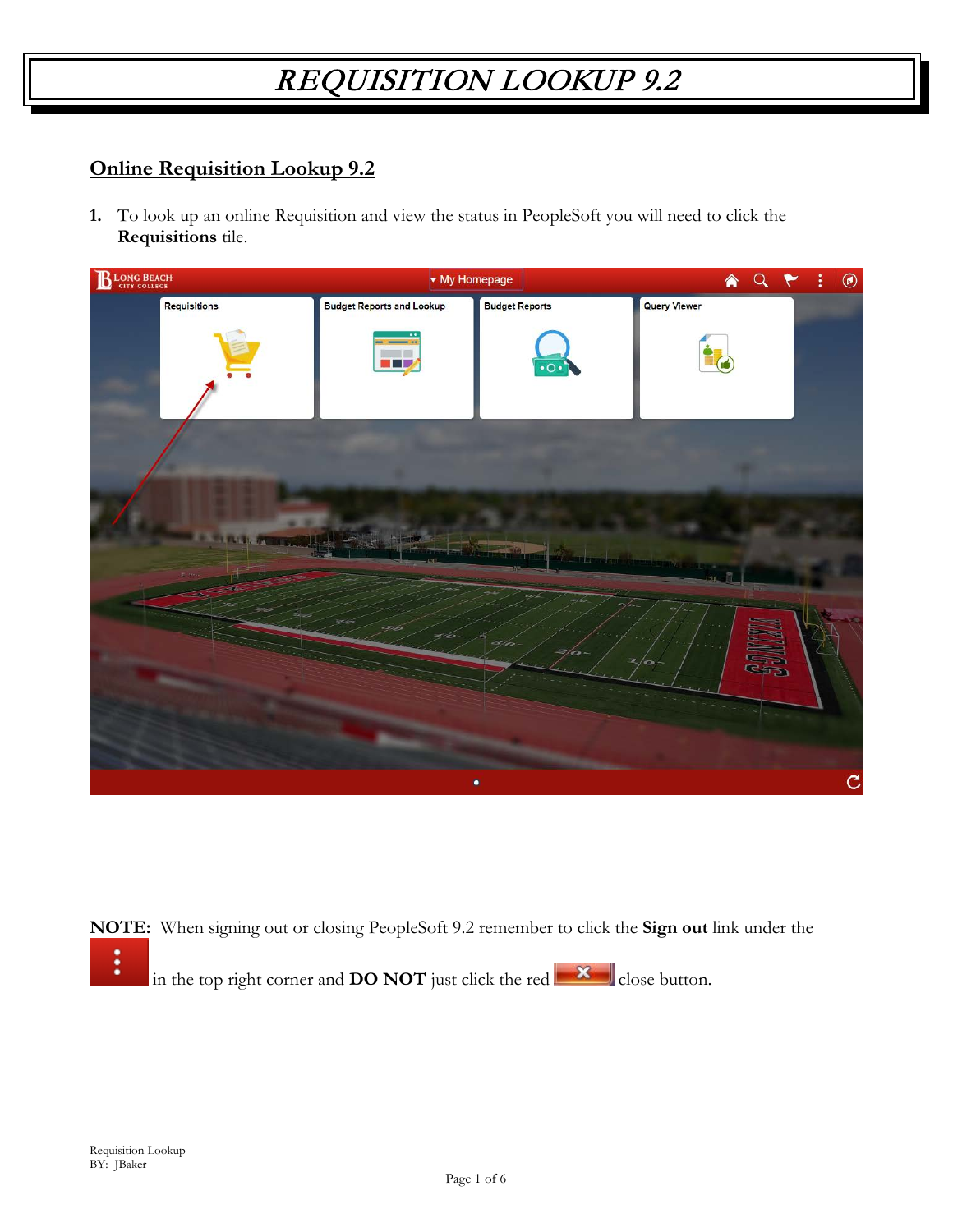**2.** From the Requisition tile menu on the left side click the **Document Status** link.

| < My Homepage                    | <b>Requisitions</b>                                                | <mark>A</mark> | $\alpha$ | $\circledcirc$<br>W       |
|----------------------------------|--------------------------------------------------------------------|----------------|----------|---------------------------|
| Add/Update Requisitions          | <b>Requisitions</b>                                                |                |          | Print   New Window   Help |
| $\blacksquare$ Print Requisition | <b>Eind an Existing Value</b><br>Keyword Search<br>Add a New Value |                |          |                           |
| $\Box$ Requisitions              | Business Unit LBCCD Q                                              |                |          |                           |
| Document Status                  | <b>Requisition ID NEXT</b>                                         |                |          |                           |
| Report Manager                   | Add                                                                |                |          |                           |
| Process Monitor                  | Find an Existing Value   Keyword Search   Add a New Value          |                |          |                           |
|                                  |                                                                    |                |          |                           |
|                                  | Ш                                                                  |                |          |                           |
|                                  |                                                                    |                |          |                           |

**3.** In the Requisition ID field enter the 10 digit online Requisition number then click Search. You may also search by any of the other fields that are available such as Requisition Date or Requester (which is

you Employee ID). Note that the 2 vertical lines button can be used to collapse or expand the menu on the left side.

| < My Homepage                     | <b>Requisitions</b>                                                                           |  |                    | $^{\circledR}$ |
|-----------------------------------|-----------------------------------------------------------------------------------------------|--|--------------------|----------------|
| <b>No Add/Update Requisitions</b> | <b>Requisition Document Status</b>                                                            |  | Print   New Window | Help           |
| <b>Print Requisition</b>          | Enter any information you have and click Search. Leave fields blank for a list of all values. |  |                    |                |
| $\Box$ Requisitions               | <b>Find an Existing Value</b>                                                                 |  |                    |                |
| <b>Document Status</b>            | ▼ Search Criteria                                                                             |  |                    |                |
| Report Manager                    | Business Unit $= -$<br><b>LBCCD</b><br>Q                                                      |  |                    |                |
| Process Monitor                   | <b>Requisition ID</b><br>0000041083<br>begins with v                                          |  |                    |                |
|                                   | <b>Requisition Status</b><br>$=$<br>$\pmb{\mathrm{v}}$                                        |  |                    |                |
|                                   | Ë<br><b>Requisition Date</b><br>$=$<br>$\overline{\mathbf{v}}$                                |  |                    |                |
|                                   | Ш<br>begins with $\sqrt{}$<br>$\alpha$<br>Origin                                              |  |                    |                |
|                                   | $\alpha$<br>Requester<br>begins with v                                                        |  |                    |                |
|                                   | <b>Description</b><br>begins with v                                                           |  |                    |                |
|                                   | Case Sensitive                                                                                |  |                    |                |
|                                   | Basic Search & Save Search Criteria<br><b>Clear</b><br><b>Search</b>                          |  |                    |                |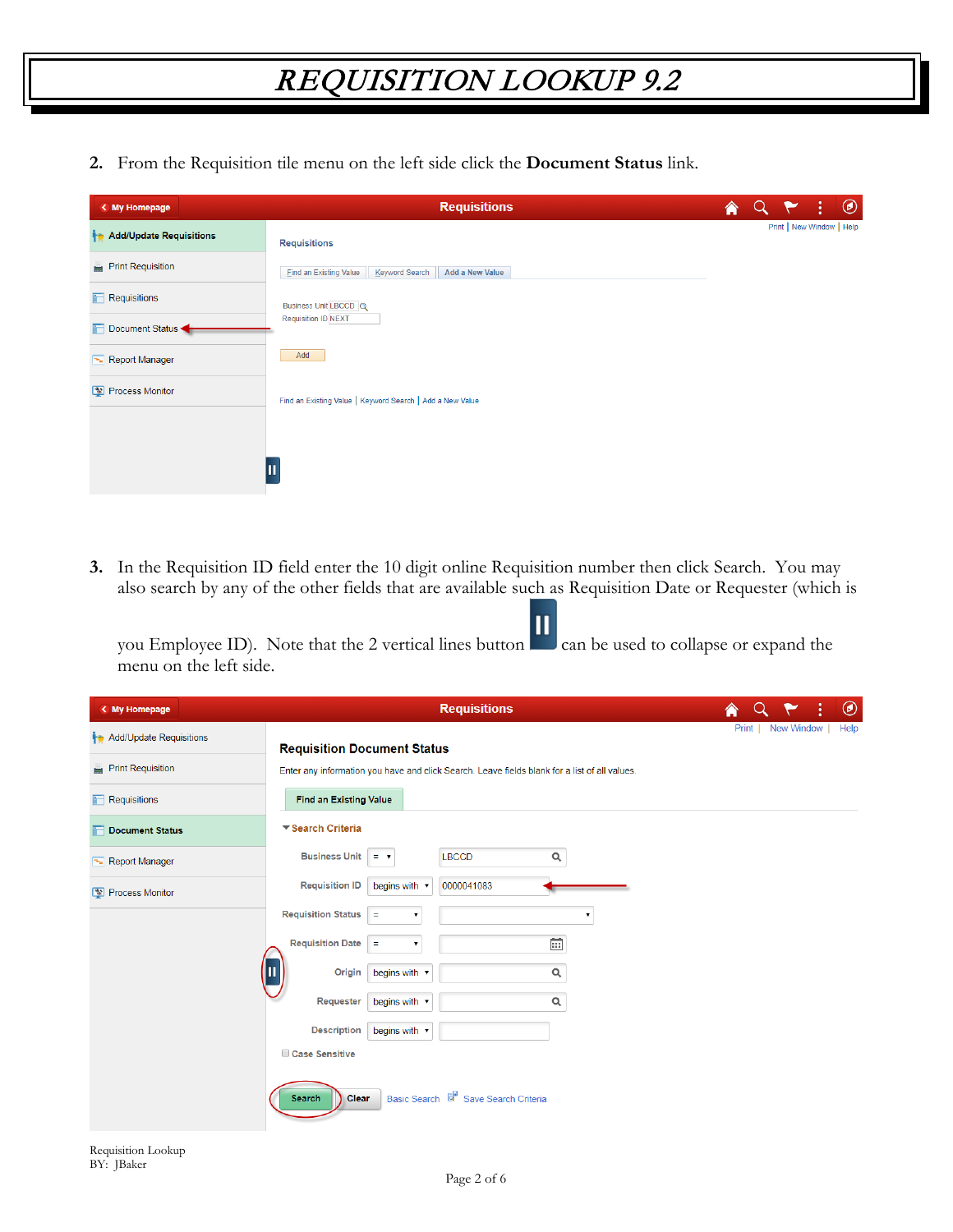**4.** The Requisition **(0000041083)** shown below has a **Purchase Order (0000083623)** associated with it along with a **Receipt** and a **Voucher**. The status of the Requisition in this case is **Approved** and the Budget Status is **Valid**. There is also a **View All** link on the right side that will need to be clicked in order to view more than 4 lines if there are multiple Receipts or Vouchers.

| < My Homepage                        |                                                                       |                                                            |                       | <b>Requisitions</b>       |                                                                        |                                                                                                |                                    | $\circlede$                     |
|--------------------------------------|-----------------------------------------------------------------------|------------------------------------------------------------|-----------------------|---------------------------|------------------------------------------------------------------------|------------------------------------------------------------------------------------------------|------------------------------------|---------------------------------|
| Document Status                      |                                                                       |                                                            |                       |                           |                                                                        | Print                                                                                          | New Window  <br>Help               | <b>Personalize Page</b>         |
|                                      | <b>Business Unit</b><br><b>Document Date</b><br>Currency<br>Requester | <b>LBCCD</b><br>01/16/2019<br><b>USD</b><br>Joanna C Smith |                       |                           | <b>Document Type</b><br><b>Merchandise Amt</b><br><b>Budget Status</b> | 0000041083<br><b>Reg ID</b><br><b>Status</b><br>Approved <<br>Requisition<br>769.16<br>Valid < |                                    |                                 |
| <b>Requisitions</b>                  | Inventory<br>Sourcing<br>Events                                       | Procurement<br>Contracts                                   | Purchase<br>Orders(1) | Service<br>Work<br>Orders | Receipts(1)<br><b>Returns</b>                                          | Vouchers(1)                                                                                    | $\sim$ 0.4<br>Payments             |                                 |
| <b>Show All</b>                      |                                                                       |                                                            |                       |                           |                                                                        |                                                                                                |                                    |                                 |
| <b>Associated Document</b><br>国<br>Q |                                                                       |                                                            |                       |                           |                                                                        | $ \cdot $                                                                                      | 1-3 of $3 \times$<br>$\mathbb{D}%$ | $\mathbb{E}$<br><b>View All</b> |
| <b>Documents</b>                     | Related Info                                                          | $\left\vert \right\vert$                                   |                       |                           |                                                                        |                                                                                                |                                    |                                 |
| <b>Actions</b>                       | <b>Business</b><br><b>Unit</b>                                        | <b>Document Type</b>                                       | DOC ID                | <b>Status</b>             | <b>Document Date</b>                                                   | <b>Supplier ID</b>                                                                             | Location                           |                                 |
| ▼ Actions                            | <b>LBCCD</b>                                                          | Purchase<br>Order                                          | 0000083623            | Dispatched                | 01/31/2019                                                             | 0000011143                                                                                     | EFT <sub>2</sub>                   | 雪                               |
| ▼ Actions                            | $LECCD$ —                                                             | $\blacktriangleright$ Receipt                              | 0000018443            | Received                  | 02/12/2019                                                             | 0000011143                                                                                     | EFT <sub>2</sub>                   | 昏                               |
| ▼ Actions                            | $LECCD$ —                                                             | $\blacktriangleright$ Voucher                              | 00199419              | Posted                    | 02/05/2019                                                             | 0000011143                                                                                     | EFT <sub>2</sub>                   | e                               |
| <b>Return to Search</b>              |                                                                       |                                                            |                       |                           |                                                                        |                                                                                                |                                    |                                 |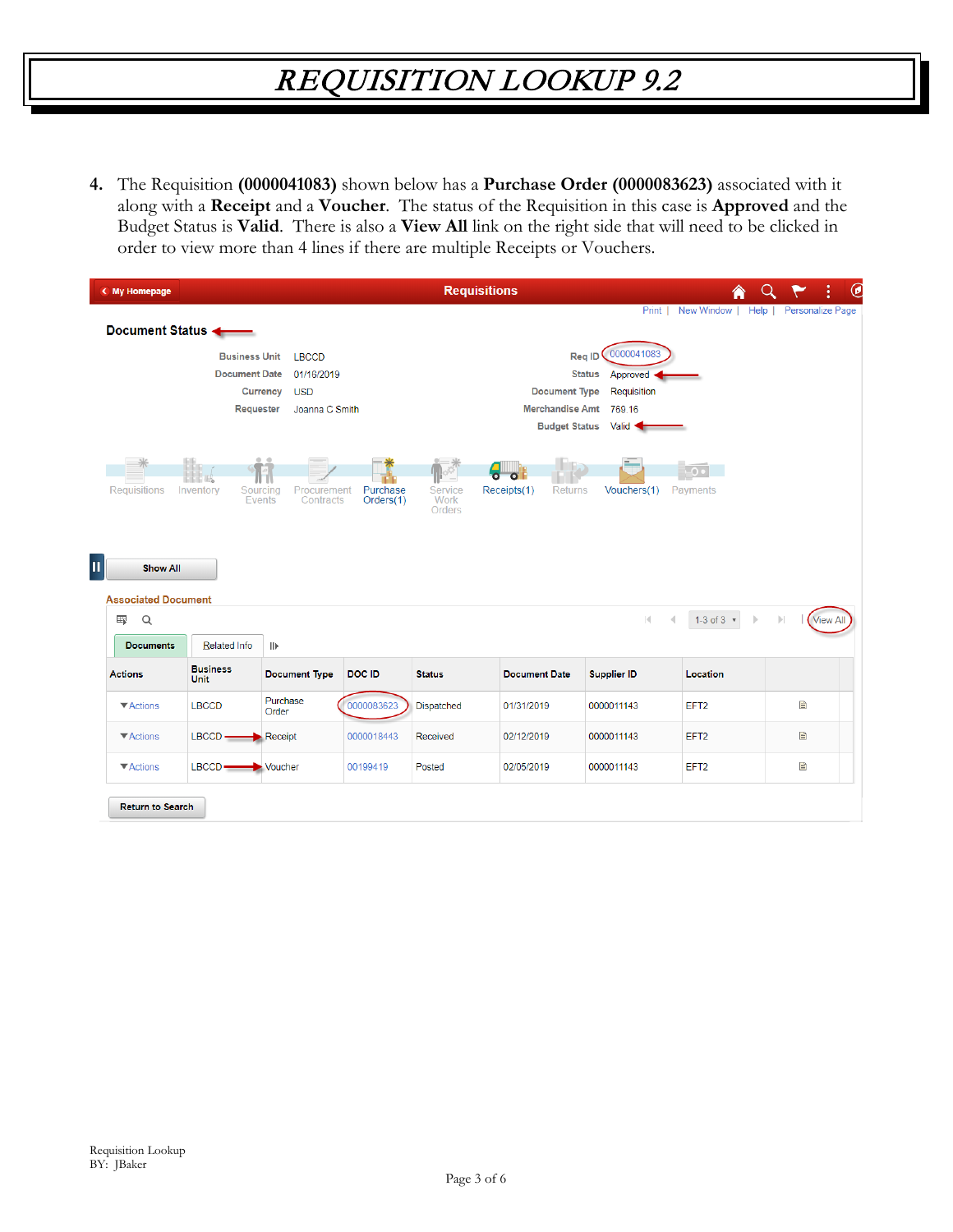**5.** The Requisition shown below does not have any documents associated with it yet because the requisition is still in a **Pending Status** and with a Budget Status of **Not Checked**. The requisition Status does not change to **Approved** until **both** the Administrator **and** the Fiscal accountant have approved the requisition.

| < My Homepage                                 |                                                          |                                          |                    |                           | <b>Budget Reports and Lookup</b>       |                                  |                                             | ⋒                               |              | ÷                |
|-----------------------------------------------|----------------------------------------------------------|------------------------------------------|--------------------|---------------------------|----------------------------------------|----------------------------------|---------------------------------------------|---------------------------------|--------------|------------------|
| <b>Document Status</b>                        |                                                          |                                          |                    |                           |                                        |                                  |                                             | Print<br>New Window             | Help         | Personalize Page |
|                                               | <b>Business Unit</b><br><b>Document Date</b><br>Currency | <b>LBCCD</b><br>02/22/2019<br><b>USD</b> |                    |                           |                                        | Status (<br><b>Document Type</b> | Req ID 0000041351<br>Pending<br>Requisition |                                 |              |                  |
|                                               | Requester                                                | <b>Brittany S Khan</b>                   |                    |                           |                                        | <b>Merchandise Amt</b>           | 903.26<br>Budget Status Not Budget Checked  |                                 |              |                  |
| <b>Requisitions</b><br>Inventory              | Sourcing<br>Events                                       | Procurement<br>Contracts                 | Purchase<br>Orders | Service<br>Work<br>Orders | $\circ$<br>$\sigma$<br><b>Receipts</b> | <b>Returns</b>                   | <b>Vouchers</b>                             | $\overline{\Omega}$<br>Payments |              |                  |
| <b>Show All</b><br><b>Associated Document</b> |                                                          |                                          |                    |                           |                                        |                                  |                                             |                                 |              |                  |
| 围<br>Q<br><b>Documents</b>                    | <b>Related Info</b><br>$\parallel$                       |                                          |                    |                           |                                        |                                  | $ \mathbf{q} $                              | 1-1 of 1 $*$<br>$\mathbb{D}%$   | $\mathbb{H}$ | <b>View All</b>  |
| <b>Actions</b>                                | <b>Document Type</b>                                     | DOC ID                                   | <b>Status</b>      |                           | <b>Document Date</b>                   |                                  | <b>Supplier ID</b>                          | Location                        |              |                  |
| $\blacktriangledown$ Actions                  |                                                          | No Documents                             |                    |                           |                                        |                                  |                                             |                                 |              |                  |
| <b>Return to Search</b>                       | <b>Previous in List</b>                                  | <b>Next in List</b>                      |                    |                           |                                        |                                  |                                             |                                 |              |                  |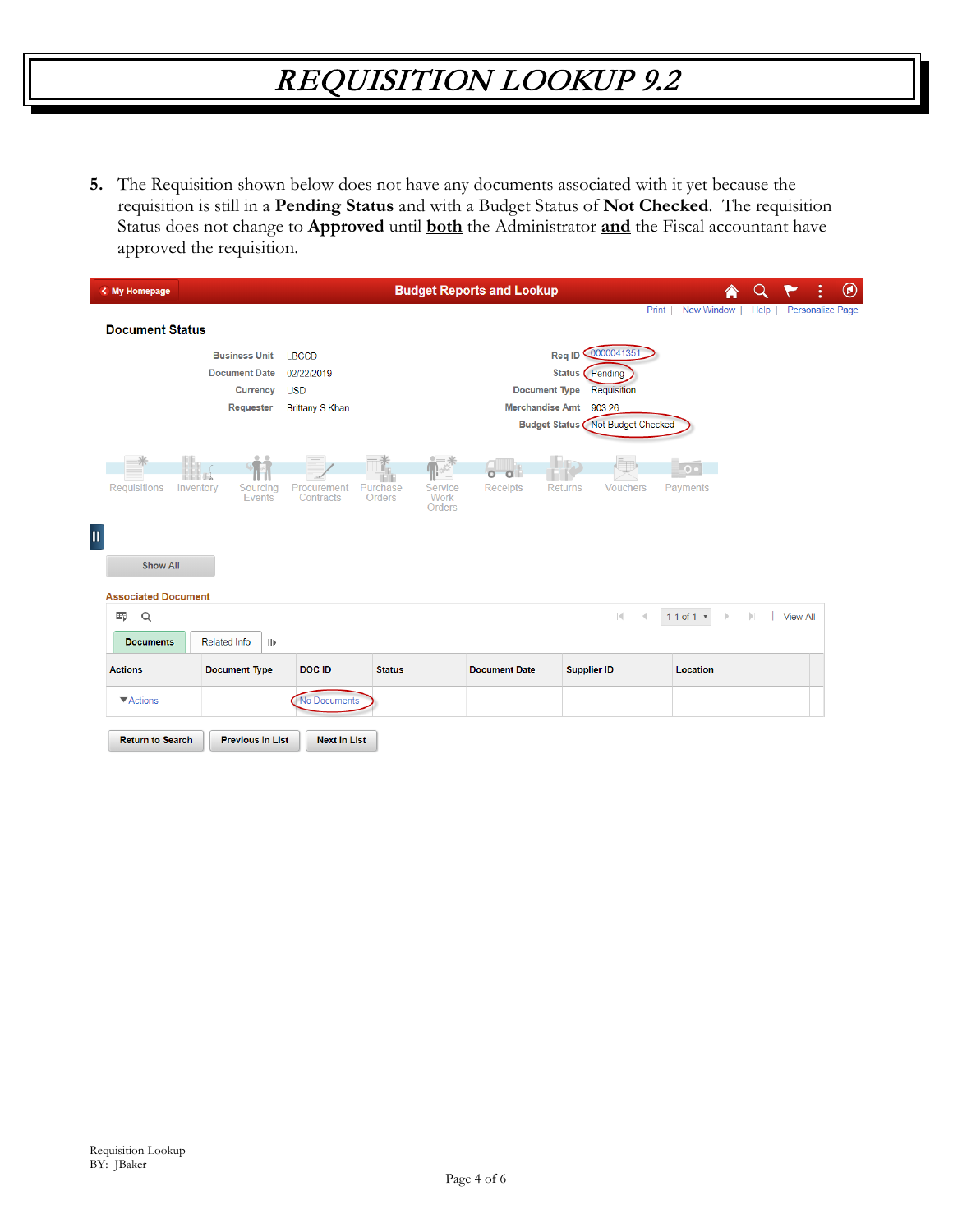**6.** After the Requisition is in **Approved** Status the PeopleSoft system will run the Budget Check on the document and if funds are available the Budget Status will become **Valid**. Only after Requisitions are **Approved** and **Valid** are they available to be processed into **Purchase Orders**. If it says **No Documents** then a **Purchase Order** has not yet been created.

| < My Homepage                              |                                                                              |                                                           |                                            | <b>Budget Reports and Lookup</b>                       |                                                                                              |                                                          | ♠                             |              |                  | $\circledcirc$<br>i |
|--------------------------------------------|------------------------------------------------------------------------------|-----------------------------------------------------------|--------------------------------------------|--------------------------------------------------------|----------------------------------------------------------------------------------------------|----------------------------------------------------------|-------------------------------|--------------|------------------|---------------------|
| <b>Document Status</b>                     |                                                                              |                                                           |                                            |                                                        |                                                                                              |                                                          | Print   New Window            | Help         | Personalize Page |                     |
|                                            | <b>Business Unit</b><br><b>Document Date</b><br>Currency<br><b>Requester</b> | <b>LBCCD</b><br>01/16/2019<br><b>USD</b><br>Sarah M Lynch |                                            |                                                        | Req ID<br>Status (<br><b>Document Type</b><br><b>Merchandise Amt</b><br><b>Budget Status</b> | 0000041084<br>Approved<br>Requisition<br>300.00<br>Valid |                               |              |                  |                     |
| $\ast$<br><b>Requisitions</b><br>Inventory |                                                                              | Procurement                                               | $\P$ $\mathbb{R}^2$<br>Service<br>Purchase | $\overline{\phantom{a}}$<br>$\circ$<br><b>Receipts</b> | <b>Returns</b>                                                                               |                                                          | Payments                      |              |                  |                     |
|                                            | Sourcing<br>Events                                                           | Contracts                                                 | Work<br>Orders<br><b>Orders</b>            |                                                        |                                                                                              | Vouchers                                                 |                               |              |                  |                     |
| <b>Show All</b>                            |                                                                              |                                                           |                                            |                                                        |                                                                                              |                                                          |                               |              |                  |                     |
| <b>Associated Document</b><br>国<br>Q       |                                                                              |                                                           |                                            |                                                        |                                                                                              | $ \cdot $                                                | 1-1 of 1 $v$<br>$\rightarrow$ | $\mathbb{E}$ | <b>View All</b>  |                     |
| <b>Documents</b>                           | <b>Related Info</b><br>$\parallel$                                           |                                                           |                                            |                                                        |                                                                                              |                                                          |                               |              |                  |                     |
| <b>Actions</b>                             | <b>Document Type</b>                                                         | DOC ID                                                    | <b>Status</b>                              | <b>Document Date</b>                                   | <b>Supplier ID</b>                                                                           |                                                          | Location                      |              |                  |                     |